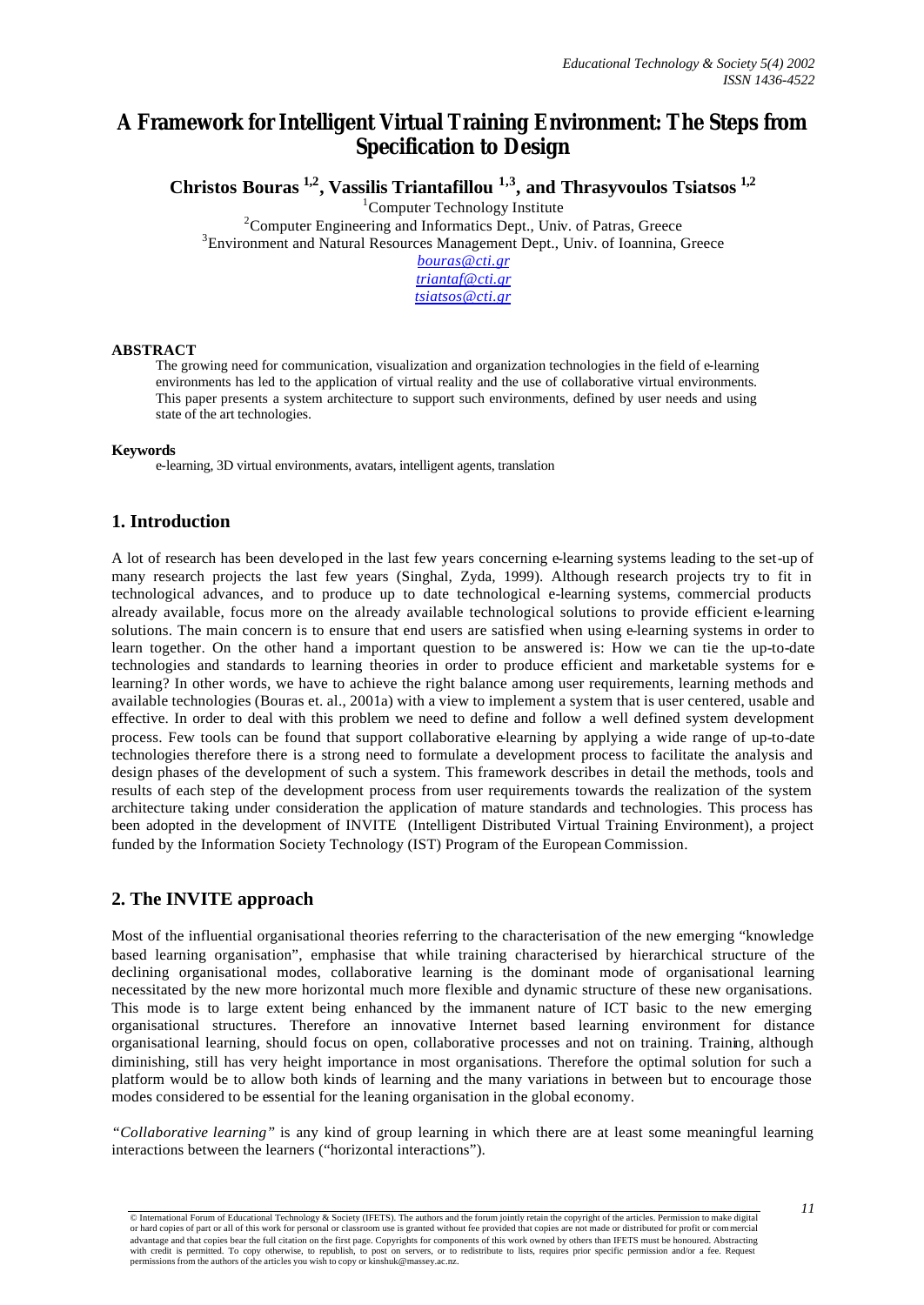"*Collaborative e-learning"* is any kind of group learning that takes place mainly in a virtual environment. Web based collaborative learning has significant advantages not only in comparison with face-to-face classical approach, but also an individual web-based learning approach. These advantages include among others a dramtic increase in student participation rate, enhanced student satisfaction from the educational process combined with higher motivation, better combination of self-reflection and interaction among students (Lehtinen, 1999). Collaborative e-learning plays also a role in developing a sense of belonging to a community individual learnersone that is missing in individual on-line learning methods (Clark, 2000). Collaborative elearning improves interaction among students, increasing individual participation and involvement, as well as being instrumental in creating group spirit (Nachmias et. al., 2000) achieving a "significant difference" in learning efficiency (Gilbert & Han, 1999).

Current synchronous e-learning tools are mostly based on video-conferences, and seem to have been designed to virtually represent the concept of frontal learning. A general problem of these tools is the reduced social presence of the participants that are represented in windows by means of live pictures which mostly are not fluid, occur with time delays, have a low resolution and are quite small. Thus, participants are rather given a feeling of distance than a feeling of nearness and group awareness. Current e-learning scenarios are mostly resource based, communication is seen in many cases as an add-on feature and often supported only asynchronously. Available synchronous tools focus on tutor-centered scenarios, such as presentations and lectures. These limitations have caused a severe gap in the realisation of e-learning scenarios: many companies and educational institutions view e-learning rather critically and currently see only limited deployment potential in their environment. In addition to the support of synchronous learning sessions, tools for preparing sessions and reflecting them must be integrated. Furthermore, the integration of tools for user and content manipulation as well as interfaces for integrating standardised learning content will make the INVITE a completed system to support elearning services. Besides audio, written chat or using a system for application sharing, they can additionally communicate by gestures, mimics and their positioning within this virtual space. Learners act intuitively and do not spend any effort in thinking how to operate their learning environment. For supporting various learning scenarios, tools for monitoring learner actions and recording sessions, tools for structuring learners into groups and control their communication channels, display learning material as well as tools for evaluating and reflecting the learning progress in the group will be developed and implemented. Automatic translation will enhance the quality of international co-operation. Low social presence of participants during computer-aided communication is a grave weak point in current learning platforms. Missing conversational stimuli and few possibilities to realistically transmit the activities of the communication partners lead to passive behaviour of participants, the so-called lurking phenomenon. Possibilities for interaction and communication are too restricted, and presence and activities of participants cannot be experienced sufficiently. The use of virtual 3D rooms and avatars for moving around in these rooms offers a new approach. Three aspects are briefly described in the following illustrating how interaction can be performed and experienced in a more realistic way in order to provide the ground for effective synchronous learning settings (Schwan et.al, 1996).

# **3. System Development Process**

For the development of a system for e-education such, as INVITE, it is essential to engage persons with different expertise such as end-users, pedagogues and software developers in different fields (Virtual Reality-VR, databases, computer networks, intelligent agents, on-line text translation, etc.). In order to minimize the development cost and manpower while engaging actively end users into the development process we introduced a user centered design philosophy, which led us to use an iterative and incremental development process along with rapid prototyping techniques. According to (Goransson 2001), an iterative and incremental development process specifies continuous iterations of design solutions together with users. An iteration includes:

- $\triangleright$  a proper analysis of the user requirements and the context of use,
- a prototype design phase and,
- $\triangleright$  a documented evaluation of the usability of the prototype.

The evaluation will result in suggestions for modifications in the following prototype design. INVITE aims to improve and upgrade the current educational and training methods in such a way that they will be friendlier to the users, more imminent and more interesting and adaptable to their needs. It combines some of the most recent technological developments in the area of network based educational and training platforms. Both these arguments where needed to be backed up by end users.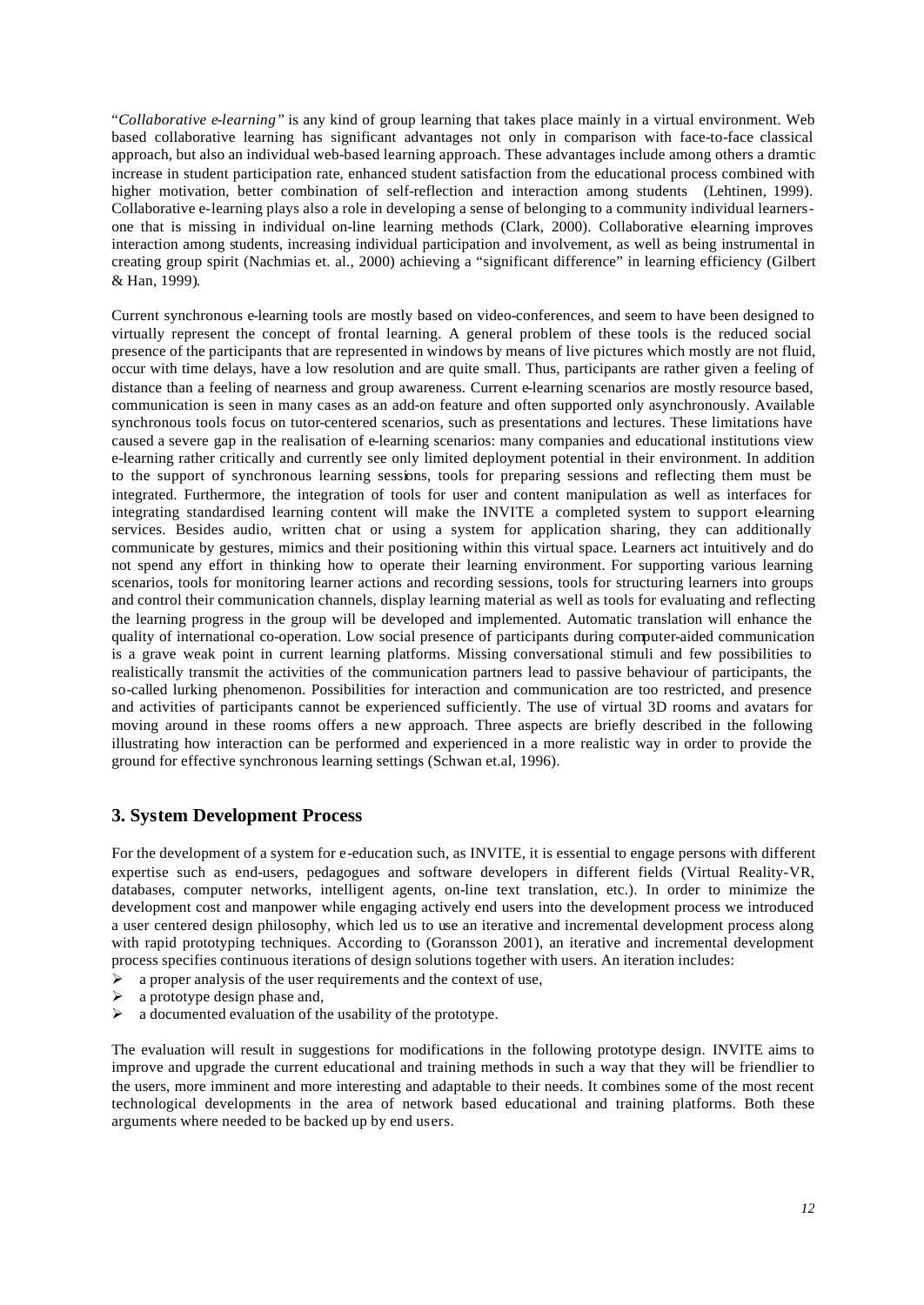

*Figure 1.* System Development Process

In the INVITE case, the system will be developed within three iterations of the software development cycle (Figure 1):

- 1. **Visual Prototype:** The first iteration is the prototype design, (rapid prototyping) which results in the "Visual Prototype", in order to ensure early user feedback about the application. The main reason for choosing rapid prototyping techniques is that our system aims to exploit new technologies (such as distributed virtual environments and intelligent agents) and that the end users have to be persuaded about the significance and the added value of the usage of advanced technologies. The visual prototype gives the endusers the opportunity to understand this and to approve or to discard the use of new technologies. In the cycle, usability and end-user tests are planned in order to gain concrete feedback of the end-users concerning the concept of the system, and acceptance scores. The output of the first evaluation cycle e.g. is a detailed and specific list of recommendations for the interface development and a ranked list of requirements for functionalities.
- 2. The output of the second iteration will be developed within two phases. These phases will have as results two intermediate versions of the system:
	- **Open Prototype:** This version of the system is the first intermediate system, which integrates basic functionality that can be used in order to support collaborative e-learning services. This functionality could be text chat, application sharing, users' representation by photo-realistic avatars and simple usersystem interaction through intelligent agents that provide help for the system usage. The creation of the open prototype is necessary, because it will act as the basis for the end-user evaluation, which is focused on "how the users can learn using a 3D virtual environment". The results of this evaluation will be used in order to produce the second intermediate system (Functional Prototype), in which specific elearning scenarios will be realized.
	- **►** Functional Prototype: This version of the system is the second intermediate system. As described above, this system will provide full INVITE functionality in order to realize collaborative and tutorcentered e-learning scenarios. This prototype will be the basis for end-user evaluation, which is focused on the real usage of the system, according to specific e-learning scenarios.
- 3. **INVITE application:** This will be the final version of the system. Actually, it integrates the necessary changes according to end-user evaluation. This version of the system will be evaluated by end-users and experts in order to prove the ma rket potentiality of the INVITE system.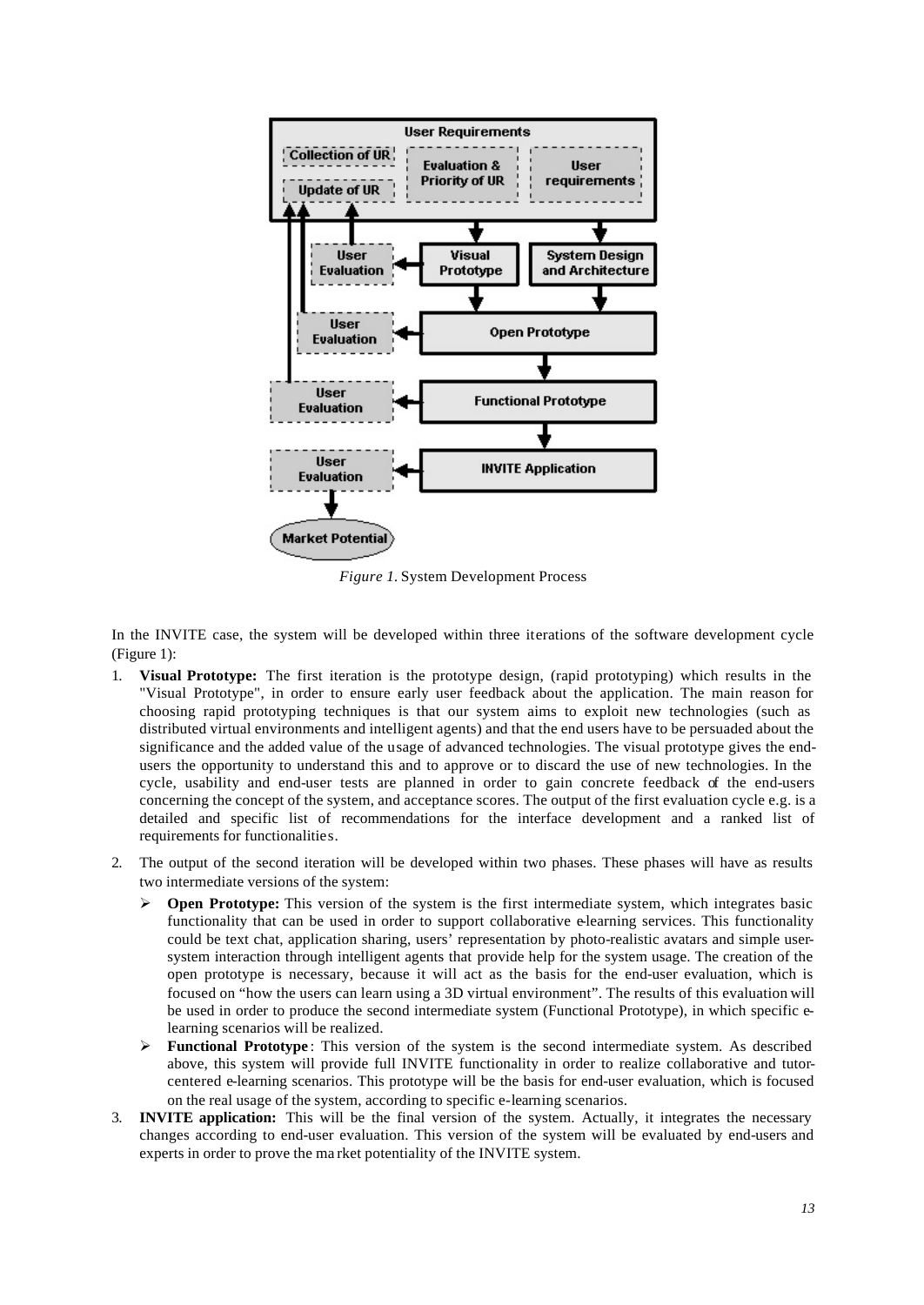Usability engineering starts with the assessment of user-requirements and from that the deviation of system specification. This step guides the technical development and is not at all technically driven. The usability evaluation follows a formative approach by assessing problems and end-user-requirements with the existing system. However, the results of the evaluation indicate directions for further improvements of the design and the technical development. In each phase new functionality will be added to the system according to the users' demand. Each phase of the previously described system development process is very critical for the successful production of a user-centered system. Due to the limitation of space, in this paper we describe in more detail both the steps and the methodology, which we have followed in order to define the functional specifications and the system architecture.

### **3.1. Steps for Defining the System Specifications**

The most significant part in the development cycle of the system is the definition of the functional and technical specifications. In order to achieve a user centered system that will be effective and realizable we need to take into account the users needs as well as to integrate possible technologies in a uniform way. For this reason we follow the steps described below.

**Step 1: Description of User Scenarios**. Based on the user processes defined and the requirements of the end users for setting up a learning environment we have defined two kinds of e-learning scenarios: (a) collaborative learning scenarios based on collaborative learning techniques (e.g think-pair share and jigsaw), and (b) tutorcentered scenarios. Along with the usage scenarios use-cases have been created in order to have a clear view of the user and system interaction and the deployment of learning scenarios in the INVITE platform.

**Step 2: Functional Specification:** In order to translate the user requirements into functional specifications an intermediate step was needed. This step is the mapping of user requirements to system features. The system features are far enough from the technical solution but concrete enough to get the right functionality. This step is very useful for: (a) the early development of the vis ual prototype, (b) to identify as soon as possible the basic system components and to prevent development risks, and (c) to guarantee the implementation of the user requirements. The feature list is influenced by the user scenarios (a list of features, necessary to perform the tasks described in the scenarios) and discussions with potential users. The feature list describes the features of the system in a general way, and from the task-oriented viewpoint of the user. In this step we map the features of the system into functions. The functions are also described from the user perspective - but not task oriented. The functions are more individual functions and might be used for several tasks, together with other functions, in several contexts. As soon as there is a function mentioned in the function list, the function needs to be specified in detail with its technical background interface.

**Step 3: Technology and Standardization Monitoring**. Based on the functionality and the training scenarios we present the technologies and standards that can be used as a reference point for the implementation of the INVITE system components. These results will be the basic input for the definition of the system architecture and will help in defining the final technical solution.

**Step 4: System Architecture**. The interaction of all functions leads to a description of a system architecture. For the description of the system architecture we applied the UML (Unified Modeling Language) (Booch et. al. 1999) notation.

**Step 5: Implementation**. This step concerns he development process of each prototype system. In this step results of the preliminary technology evaluation are taken into account.

**Step 6: Evaluation**. The developed application will be evaluated subsequently during the project. The feedback from the evaluation will lead to new requirements and necessary changes of the application. These changes are reported back in order to implement possible add-on the architecture and the relative development process.

### **4. Definition and Presentation of User requirements**

Gathering user-requirements for a platform, built on innovative presentation means, cannot be based on mere user questioning. Especially for 3D technology, only few of the potential users of INVITE are aware of this technology, even less had contact with it and then in a different context, mostly in games or chats. On the other hand, the potential of the 3D technology has been identified, but it has also been noted that this potential is not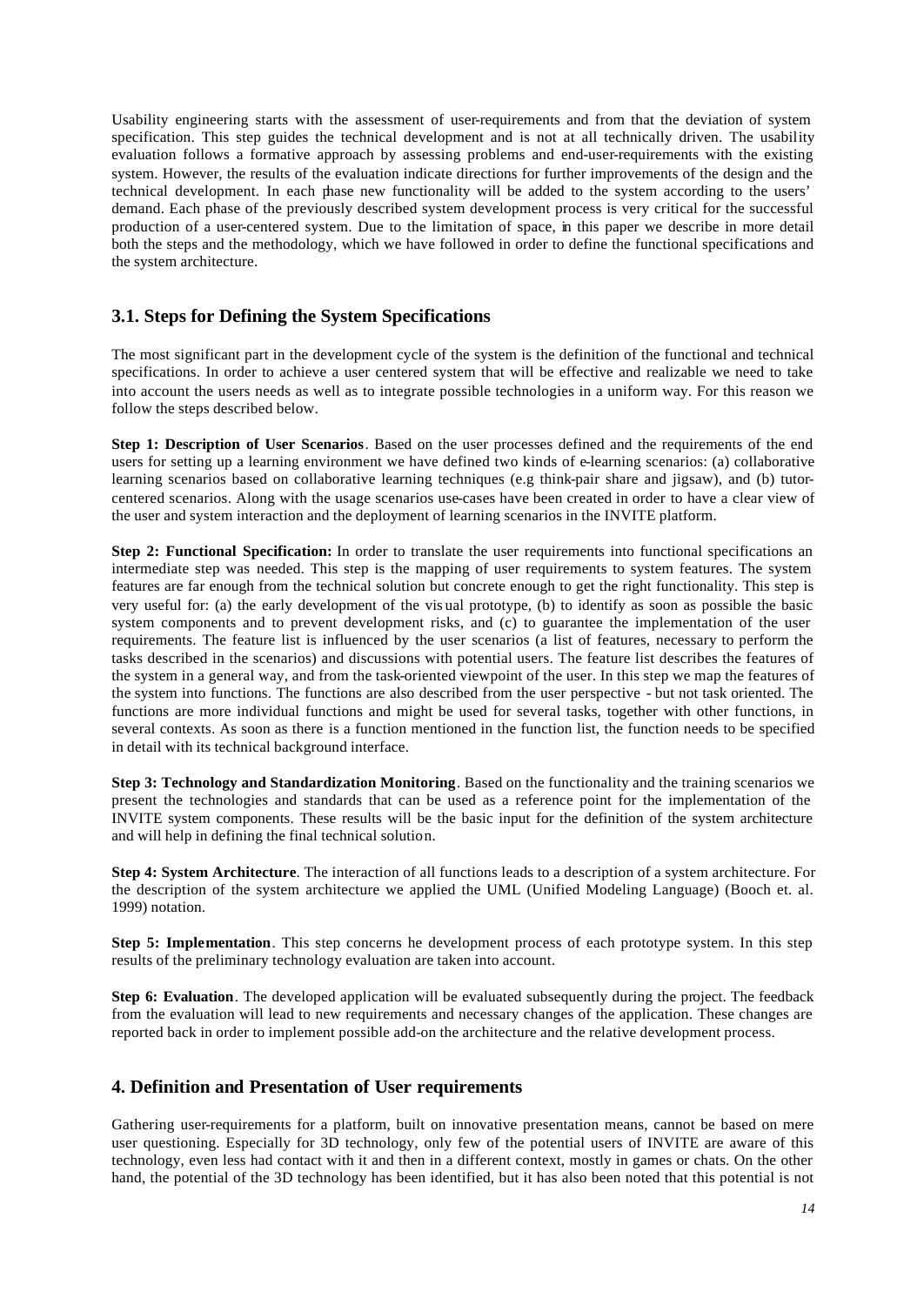implemented in current platforms for communication and learning. For this reason, INVITE has taken the approach to base the user requirements on a broader fundament of research, including recommendations stemming from an analysis of current learning theories as well as the investigation of current learning models in companies and analyzing deficits of current platforms. 3D is not an a priori requested technology, however the worst disadvantage seen by users is the lack of "personal contact". In other words the end-users require more awareness of other people in the e-learning virtual environment (Bouras, Tsiatsos 2002). As has been shown, it is 3D technology, which has high potential to make progress in the area of virtual presence. The use of 3D technology in INVITE has always to be put into this light: increase group awareness and the feeling that learning in INVITE is a "personal contact". The general recommendations for the system, which stem from pedagogical considerations, can be summarized as follows: (a) Enhancing Collaborative e-learning as an educational tool; (b) Empowering users as employees; (c) Empowering users as individuals.

These general recommendations are complemented with rather explicit recommendations for the realization of the system resulted from the user require ments analysis. These explicit recommendations are divided in technological (concerning the user interface and the system), structural (concerning the organization of users and e-learning courses) and procedural (concerning the interaction among the users, as well as the user-system interaction).

## **4.1. Technological recommendations**

*INVITE* will concentrate on synchronous learning, but will offer a tool, which can be interfaced and combined with available learning platforms. The approach is to build a platform for synchronous e-learning, which can be interfaced with standardized content management and/or instructional management systems. As resulted from the user requirements analysis an original user-friendly user interface should be developed, which provides a high degree of virtual presence. Furthermore, the system should provide a web-based environment, which supports the known Internet communication and collaboration tools (emails, chats, forums, interactive blackboard, application sharing, etc.) either in the platform itself or by interfaces with standard products. A wide use of multimedia channels that will enable users to convey their thoughts and even physical gestures to their peers as vividly as possible and in real time should be used. Real-time audio transmission is a pre-requisite for the application. The platform should be as simple as possible access-wise, in order to allow students to take part in the discussion as quickly and in real-time as possible.

# **4.2. Structural Recommendations**

INVITE should support different basic scenarios of organizational training used today in organizations of which the extremes are: (a) the small learning group made of 3-5 researcher or engineers, and (b) the "intense program" organized in large groups (40 or more). The platform should allow for the basic collaborative learning processes, enable several groupings (and sub-groupings) of students over a certain topic with changing participation. The environment should support an unlimited number of users/students. However, pedagogical research recommends groups that would not be larger than 15 members, preferably divided to sub-groups of 2-5 members. The platform should provide basic collaboration facilities, such as the ability to divide tasks between several group members on-line. The platform should allow tutors and users in general to prepare/configure the environment for learning sessions if they need to, choosing the features and values to be operated for a specific session, including integrating documents before a synchronous learning meeting starts. The platform should allow students and tutors to define their respective roles as tutor, facilitator, evaluator etc. in relation to a specific scenario and be able to change these roles during the learning process.

The user study showed that most workers as well as organizations prefer to arrange group learning most of the time. However, in order to support also those learners, which prefer to learn alone, INVITE, should support, within the same 3D environment (either synchronous or asynchronous) individual work within a group context (for instance, to post a presentation in the 3D room, to be later addressed by others).

### **4.3. Procedural Recommendations**

INVITE platform should encourage discussion and / or group work, which in most cases is based on case studies, examples or written material. These material need to be searchable, collectable, it must be possible to discuss, integrate and elaborate them with other learners. INVITE should support also more close ended, high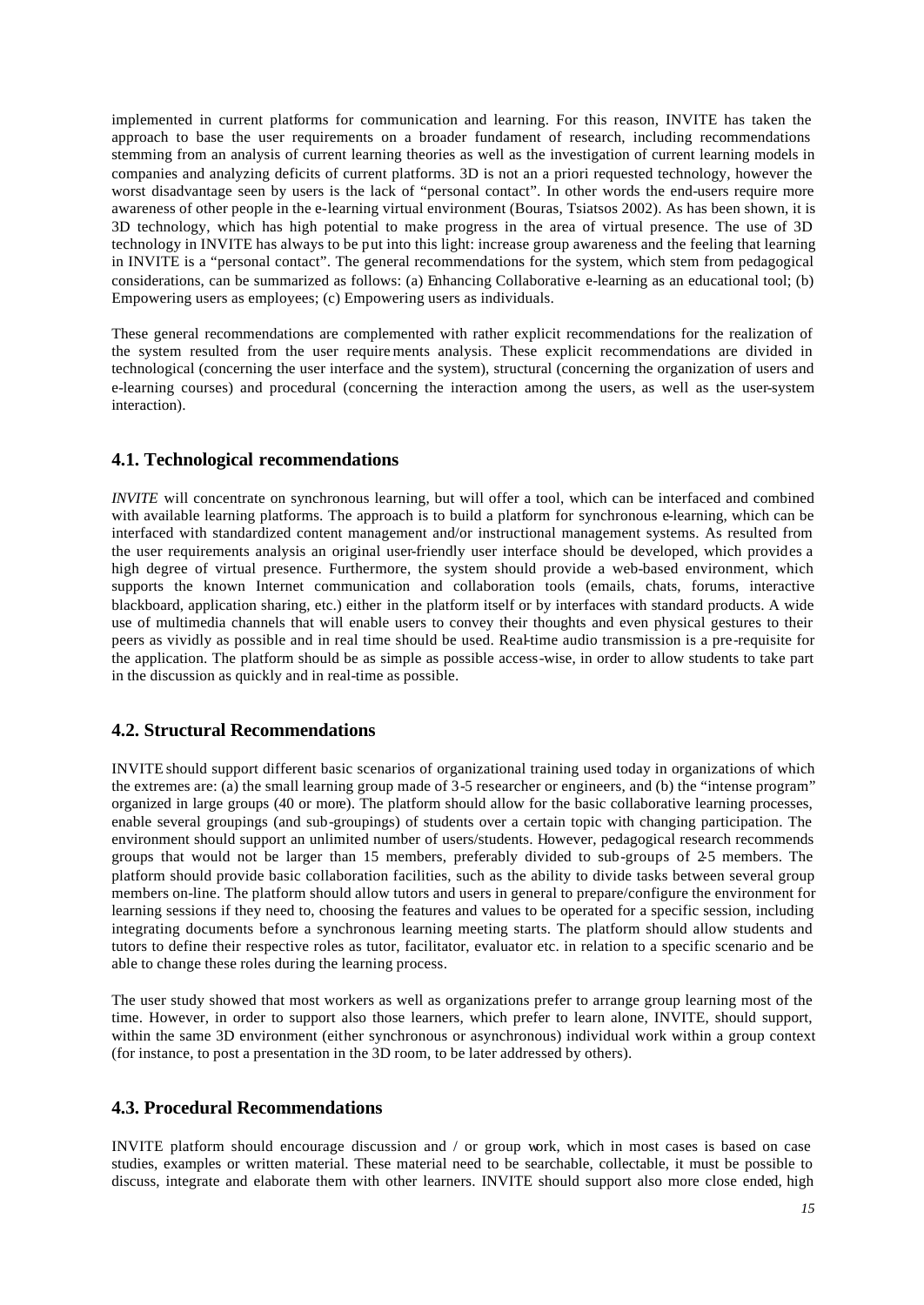structured and high level of tutor control on the learning process and the communication channels. In most of the organizations the learning process is controlled to a large extent. Standard moderation and group learning techniques, such as brainstorming, card-moderation or meta-plan should be supported. It is suggested that the reflective nature of the INVITE platform would be able to supply some kind of non-judgmental evaluation of the learners' cognitive and social performance, as well as the group process during the collaborative learning assignments. Quantitative, as well as qualitative evaluation tools should be provided. Quantitative tools may include different kinds of traditional tests and submitted papers. Qualitative tools may include, for example, peer-evaluation general assessments. The platform should also contain tools, which allow monitoring and reflection of the learning process, as an individual as well as a group. INVITE should provide an easy way to move from one level of self-reflection to another – i.e., from self-reflection to group reflection, and vice versa. Or – allow a simultaneous reflection on both levels.

### **5. Definition and Presentation Functional Specifications**

The system features where derived based on the user requirements, the user scenarios and the experience of the researchers. These system features give a first idea to the designers and developers of the system about the future functionality of the system. The system features have been grouped in the following categories: (a) User Interface Features; (b) User Communication and Collaboration features; (c) User representation features; (d) elearning community features; (d) Content features; (e) Evaluation features; (f) Translation features. This feature has been used in order to built the Visual prototype. In order to go beyond, and to implement the Open Prototype, a detailed list of functions should be defined. These functions are described in the following paragraphs.

## **5.1. INVITE Community Model**

To get a complete list of system functions, we have built a model of places, members and agents. This allows us to ensure for each place, each member, and each agent service the completeness of functionality. Furthermore the roles that can be assigned in each user of the system are defined and the rights on both the places and the rest of users.

#### **5.1.1. Places**

The real world metaphor leads us to structure the Digital Virtual Environment (DVE) into Places. This does not necessarily express a spatial visual (geometric) representation. The place as a metaphor rather describes an entity, where typical features are found, and accessed by the user. Using places, special themes in the e-Learning context are easily established and clearly structured. The hierarchy that is presented below is used not only for navigation reasons for the user but also for the users' manipulation. Users can own places, meet at places, use different (place specific) communication/collaboration tools, and add properties to places. Depending on the configuration of "rights and roles", places can either be "public" (unlimited access) or "private" (limited access) or "group places" (group access).

A Place is a 3D or 2D room, which can be private (only for personal use), public (accessible for all), accessible only by a group of users etc. The places are the main entities of the environment and the most of the members and agents actions are taking place there. The places offer specific functionality to the users according to their role in the system. Also places can be logical, which means that are groups of other places. These logical places are used in order to give the owner of an INVITE platform the chance to host many course offerings to a high number of different user groups. Examples are: Provider Organisations (PO) and User Organisations (UO). The hierarchy of places can be described as follows:

Level 1: **Entry Point**: This Entry Point is the first place of the community. There the users can registered to the system and to become members or they can enter in the system after a quick authentication procedure (if they are already members). The main functionality is login or register. Unregistered users can get only a small text about the offers.

Level 2: **Personal Desk**: Personal Desk is the central point of the community for each Member. From this place the users can access all the Courses in which they are members or to enrol in other Courses. Here the users can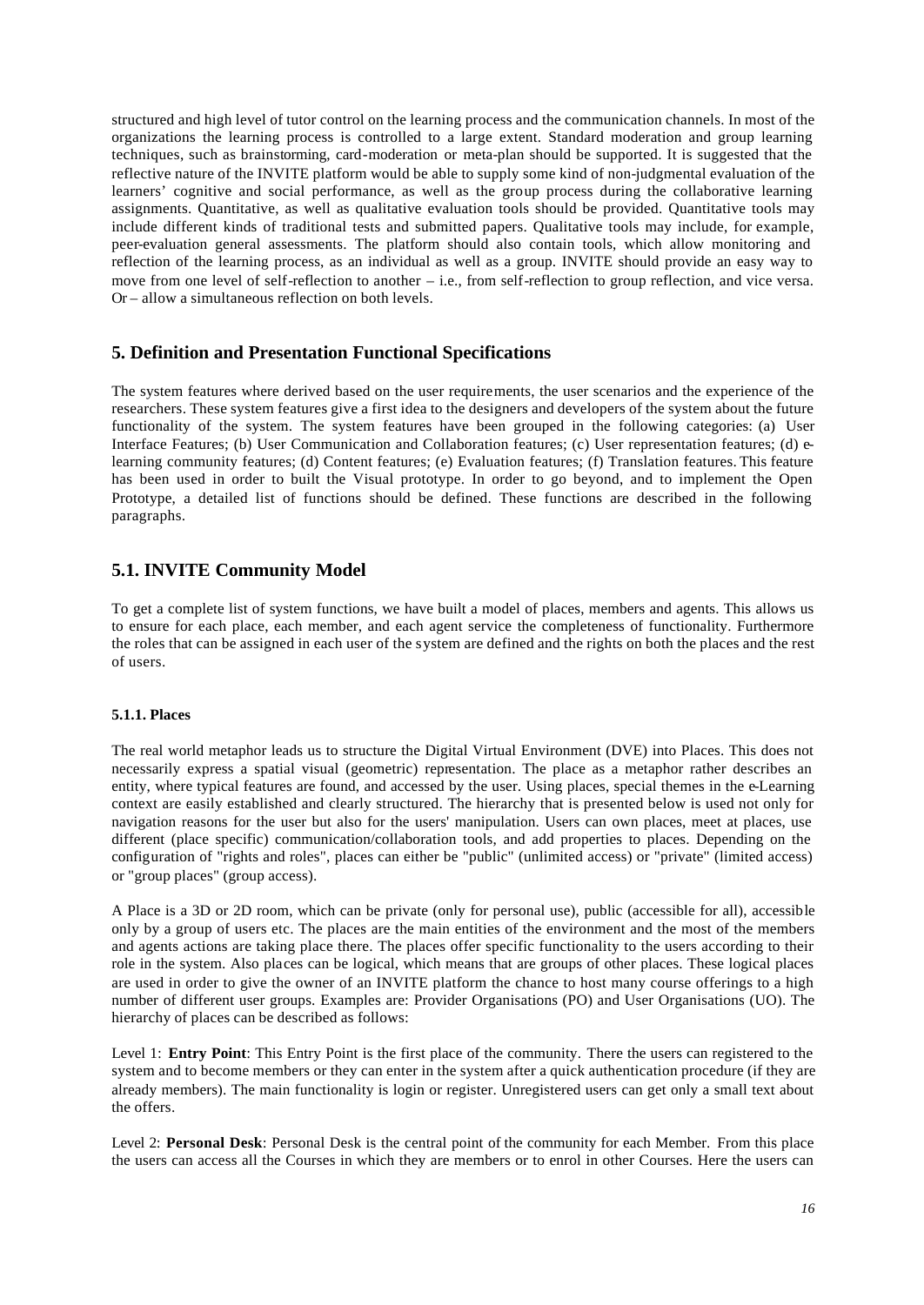access their own belongings that consists out of messages, documents, calendar information and profile information. The users can get an actual information from course providers and see who else is online.

Level 3: It includes both the Provider Organizations and the User Organizations. **Provider Organizations** : A Provider Organisation (PO) is characterized by the ability to offer courses. It has a person that fills the role of maintaining the course structure called Course Manager and a number of persons that fill the role of Tutors. The decision to let users participate in courses is given to the role of the course manager. It is possible, that tutors are also course managers. The Platform Owner can enable members to become course manager of one organisation. The course manager can enable members to become tutors. **User Organizations:** In order to group members to their organization, the User Organisation (UO) is created. A UO is characterized by the ability to provide a person to fill the role of the User Manager. The user manager confirms member request to be part of the organisation. The user manager has the ability to enable a member to become a confirmed member. Those members become confirmed members instantly. The platform owner can enable a member to become a user manager for one organisation. Only confirmed members are able to register for a course.

Level 4: **Cour**s**e Category:** Course Categories are groups of Courses or Course Sub-Categories with similar topics.

Level 5: It includes both the Courses and the Course Sub-Category. **Course Sub-Category:** Course Sub-Category is a place with the same structure as the Course Categories, but they have as an upper level another Course Category or Course Sub-Category. This structure gives the possibility to extent the tree of the Course Categories, Course Sub-Categories, and Courses. **Courses**: Courses are the mo st significant component of the community's hierarchy. They are containing the 3D learning spaces and additional functionality such as text chat, audio chat, etc.

#### **5.1.2. Member**

Member is a user registered to the system through the entry point. Each memb er is assigned to a set of 'attributes' that defines his specific 'role' in the learning environment (member, learner, tutor etc.). Depending on that role the member can own places, and properties, and has access rights to communication / collaboration tools. Each member has his/her Personal Desk. According to his/her profile, the member can see only a part of the INVITE courses, course categories and Provider organizations. This solution (distinguishing between provider and user organization) is more complex than necessary for the situation of user organizations and provider organizations. Focusing on a marketable INVITE platform, the possibility to host the INVITE-platform and to give several independent organizations the possibility to use the platform is essential and was mentioned in several presentations to prospects.

#### **5.1.3. Roles and Rights**

Any learning group as a real life group needs different roles to achieve their learning and working goal. Each role is assigned to individual tasks, and people are empowered to fulfil a task in their role. To have a role means to have special rights and duties. The roles of a user in the INVITE community are the following: Member, Learner, Junior Tutor, Tutor, User Manager, Course Manager, and Platform Owner.

**Member**: A member needs to provide e-mail where he can be contacted. A member can use the entrance chat to get help from a help agent, can enrol for a public course, receives the newsletter he can receive public messages, read the public calendar. To change to any different role, a user must first be a confirmed member and then the user can be promoted to another role. A member will find the functionality to apply for becoming a confirmed member in one of the member organisations in his personal profile section. A member can choose an avatar from a wide range of predefined avatars, upload a self-made avatar or use.

**Learner** (confirmed member): Learners have read and write access to a course, can find courses categories where s/he is already enrolled using the course finder on his personal desk. Learner is a confirmed member, whose identity is confirmed by a member manager of a user organisation. A learner can access the training session room (course), get the documents prepared for this session. A learner can also upload to the personal desk and distribute the uploaded document to the associated sessions. Some functions in a session are restricted for learners, like "make the microphone open to the group", "allow private chat" etc.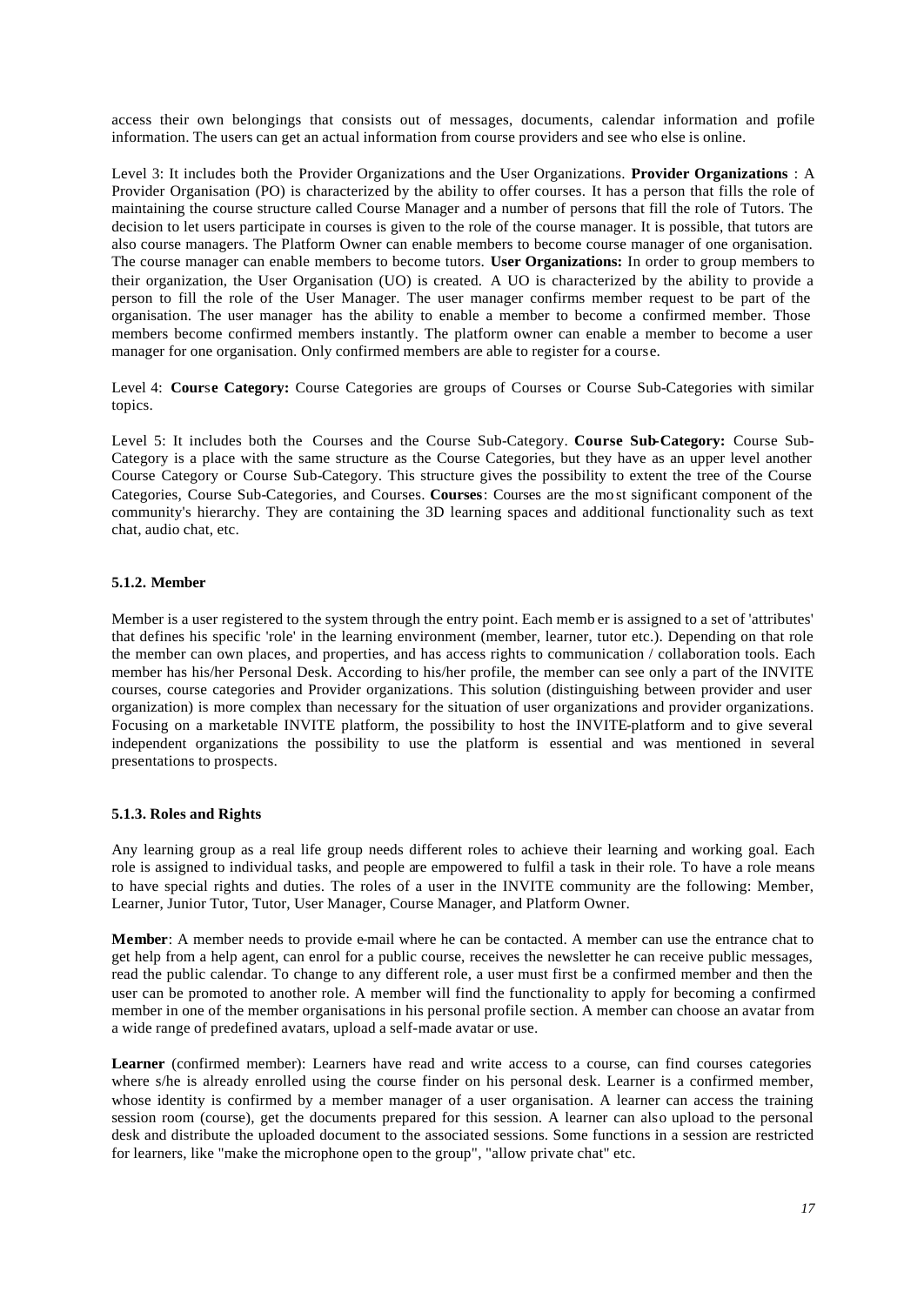**Junior Tutor**: Junior Tutor (short name: jrTutor) is a learner who can have tutor rights temporarily (during the course). S/he is, therefore, temporary co-owner of a course (where s/he is enrolled) during the lesson. A jrTutor is a learner with a certain experience level, who can support a group in the learning process. S/he can do the same as a tutor while a tutor is in the same course. A jrTutor tutor helps learners and members to find their way in the community and can support groups of members. A jrTutor has the right to moderate the chat in a session room to help the tutor, or changes permanently to that place, if the courses owner allows it.

**Tutor** : Tutor is the owner of the course and sub-categories of courses. A tutor can organise and structure the session, drop learners from a session, mute them, give the floor to others etc. (switch on and of modules of a session room). A member or jrTutor becomes a permanent tutor, until the tutor cancels the status. Tutors might be grouped according to different learning subjects using the "interests tree" if an organisation has many course categories for the subject and many tutors for each course category. A tutor can create new courses in the same sub-category for follow up sessions or parallel courses with other members.

**User-Manager for an Organization**: The user manager (short name: UO manager) promotes a member to confirmed member (learner).

**Course-Manager for an Organization:** The course manager (short name: course manager) promotes a member to a tutor. The courses manager can maintain the courses structure of a provider organisation. Owners of this role can open new session rooms, employ Tutors, Experts, assign members and learners to courses, as well as add general information about courses.

**Platform owner:** Platform owner (short name: SysAdmin) has all rights and can modify everything, gives the role of user manager and course manager to a member. SysAdmin has no access to the content of the user files or to the private part of user profiles.

#### **5.1.4. Agents**

To support the user best in the INVITE community, a number of services are necessary. Some of the services are dedicated to specific places or members, and some are not. We call those services 'agents'. From a technical point of view agents are artificial, pre-programmed DVE processes who react to specific events in the learning environment.

Some Agents have a visual representation and appear as an avatar. This can help the user to understand that a certain service is available in a course room, and to use most of the communication functionality even for communicating with the agent. In other scenarios agents' services are performed in the background (e.g. search agents, calendar reminder), and not visualised in real-life metaphors. An agent is anything that can be viewed as perceiving its environment through sensors and acting upon that environment through effectors (Fabri, 1999).

# **5.2. Definition and Presentation of System Functions**

In this section the functionality offered by the system is presented in a detailed way. The functions are ordered in personal desk place, course place and agent functions. The prototypes of INVITE will subsequently integrate this functionality. Figure 2 is an abstract (due to limitation of space) class diagram of the INVITE system funations. These functions are described in detail in the following paragraphs.

#### **5.2.1. Personal Desk -Related Functions**

*Personal Desk* is the central point of the community for each *Member*. From this place the users can access all the *Courses* in which they are members or to enrol in other *Courses*.

The following functionality is available in the Personal Desk Place:

Course and Member Finder: The users can search for courses, register for a Course, search for members, search for documents.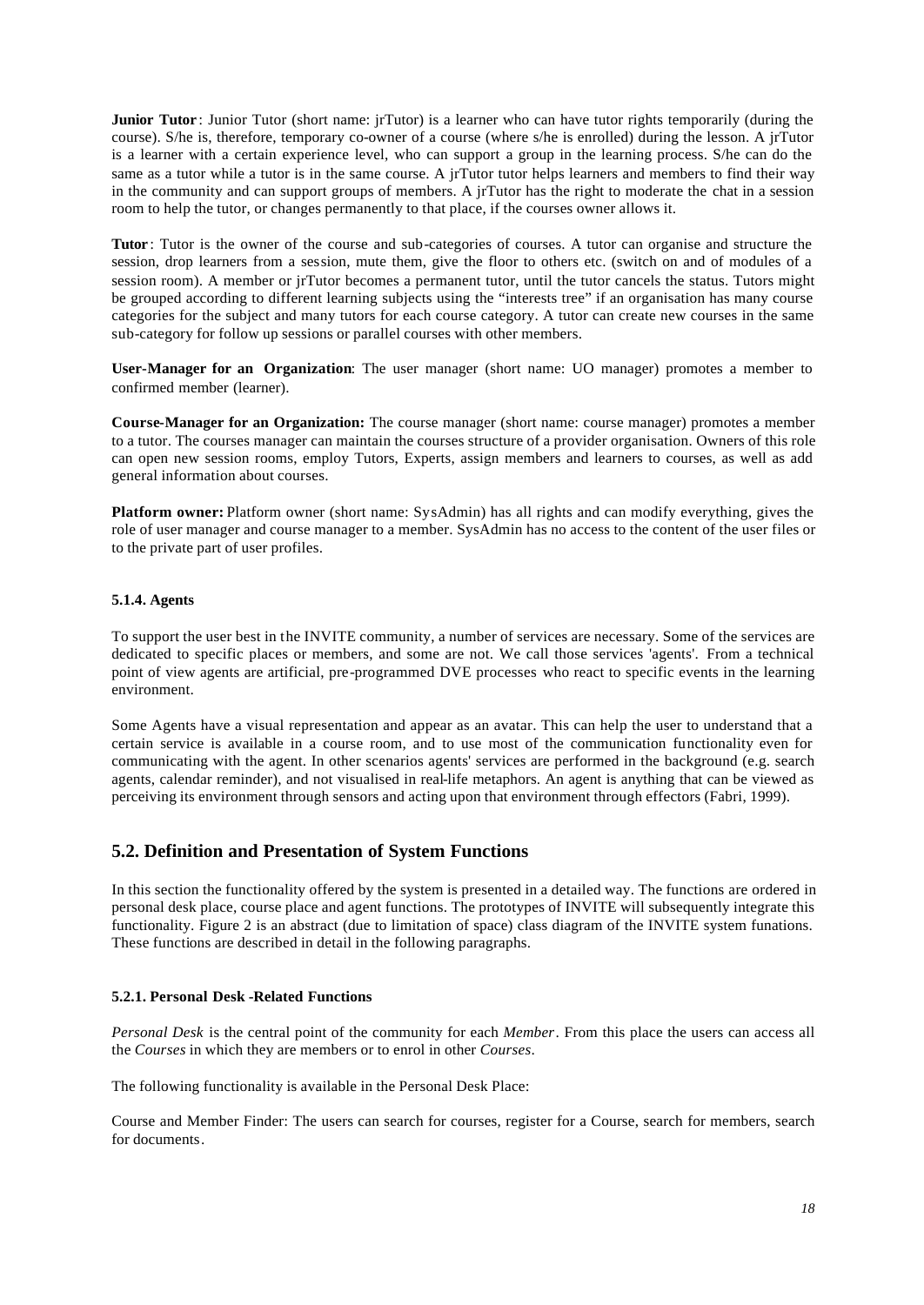My Courses: MyCourses is the area of the Personal Desk where each user can see the specific courses, course categories, course sub-categories, and provider organizations in which is a learner, tutor, and or course manager. Actually MyCourses area is a tree of the courses in order to facilitate the user to find the desirable course that he wants to participate or the course category/sub-category that he wants to administer. If a user is course manager of a course category, a relative icon is appeared next to the name of the course category in the MyCourses list.If a user is tutor of a course, a relative icon is appeared next to the name of the course in the MyCourses list.

Messages: The users can communicate asynchronously using Instant messaging and Message board functionality:

Instant Messaging: Members can send messages to other members online without having to be in the same place. In general the following instant message actions are supported: Send an instant message to other users; Send short non-text notifications to other users; Check for unread instant messages; Retrieve a message; Delete a message; Display a list of all members who are currently online.

Message Board: INVITE provides two different message board types: (a) The group message board in the learning room belongs to the Course Place owner (normally to the tutor). (b) The World message board for all members belongs to the Provider Organization (PO). The Message Board Functionality can be divided in the following functions: Sort messages; List the messages in an hierarchical list; Create Create/reply to a message; Read a message; Delete a message; Configure a message board.



*Figure 2.* INVITE functions

Member Profile: Each member in his/her personal desk can edit/view his/her preferences in the INVITE community. The following functions are provided: View/Update member' s general information; View /Update member' s interest; View/Select read/write Language; View /Update Filters for instant messaging; View /update buddy list; View/Upload/Change my Avatar.

Event Calendar: INVITE offers four different calendar types to the member on the personal desk: (a) The private calendar belongs to the learner. It is the interface for the user to edit entries for private use. Those dates can be published to the public calendar depending on the rights. (b)The events scheduled for the user: This calendar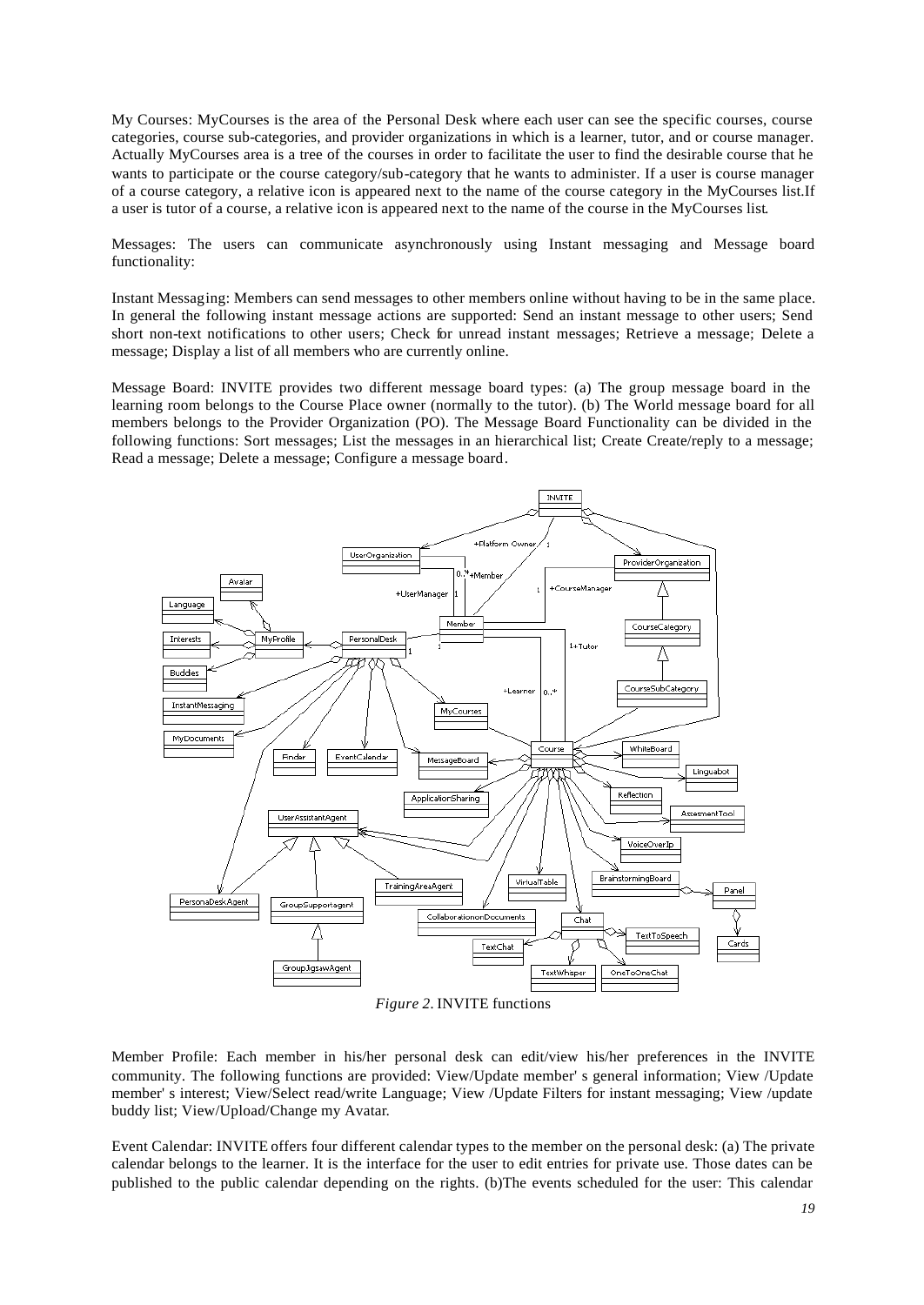type merges both private calendar entries, and calendar entries of all courses the member belongs to. This calendar is generated every time it is viewed. (c) The group calendar, which is containing the events regarding the UO the member, belongs to, and is administrated by the member managers. The member manger can decide for each entry, if it should also be visible in the public calendar. Default is local. (c) World calendar, which is containing all the events set to public state by the member managers in the UO calendars, and so the world calendar is administrated by all the member managers collaboratively.

The above calendars offer the following functionality: Create a new event; Display an event; Update/edit an event; Delete an event; Configure a calendar; Adding a reminder; Edit/Delete a reminder.

My Documents: My Documents is the area where the user can upload, edit, copy, search, delete learning content as well as to see related info about learning content.

Personal Desk Agent (is described later in this paper).

#### **5.2.2. Course Place Functions**

The course place provides the following functionality:

Chat: The chat functionality includes text -chat, text to speech, and text whispering.

VoiceOver IP: Using push-to-talk or automatically non-silence detection the users are able to communicate to the specified partner (one-to-one chat) or to all members.

Application Sharing: A user is able to share the window of his local computer a document/application with the rest of participants in the same course.

Collaboration on Documents/applications: The members are able to collaborate on a shared document/application giving the other participants in the same room the control of the shared application.

Whiteboard/Paintboard: The user can initiate the use of whiteboard clicking on the respective "whiteboard" button in the 3D room. Then the Whiteboard opens in a pop-up window not only in the user desktop but also in the other participants.

Virtual Table: INVITE course 3D places contain (according to the learning scenario) a virtual table, which is the main tool for the uploading and the representation of the learning material. According to the learning scenario the virtual table can have different functionality. The functionality of the virtual table is the following: (a) Drag and Drop learning content into the table from the My documents; (b) Presentation Board -Present learning content (pictures, slides, video, 3D objects) on the table; (c) Brainstorming Board.

Content open for the participants from the table in a popup window: (a) Open a document (not VMRL compliant file); (b) View SCORM content; (c) Show reflection data; (d) Prepared Questions.

Expel disruptive students from the course: The tutor is to click on the name of the disruptive student (in order to select him), and then he can see his/hers profile (by right click on the name of the student). After that a window opens which contain the button "Exclude".

Linguabot: Linguabot is represented by an avatar and can interact with the users through the text chat communication channel. The user has a private chat communication with the linguabot. The user writes text into the chat area. S/He has also defined the language that prefers to read and write (in his profile). The linguabot after receiving the textual chat input from each member, analyses each member profile where the necessary translation parameters are defined. Then it sends translated text to all chat members, or direct to the specified member (by one-to-one chat).

Avatar gestures: The users' photorealistic avatars support animations in order to offer the users the capability to express mimics (agree, didagree, etc.), feelings (happy, sad, etc.)and actions (hi, bye, appluse etc.).

Activity Logging: In order to support the users' and the groups of users' self reflection and self-awareness, we provide the users the capability to see their log of activities. The parameteres that are logged are usage of chat,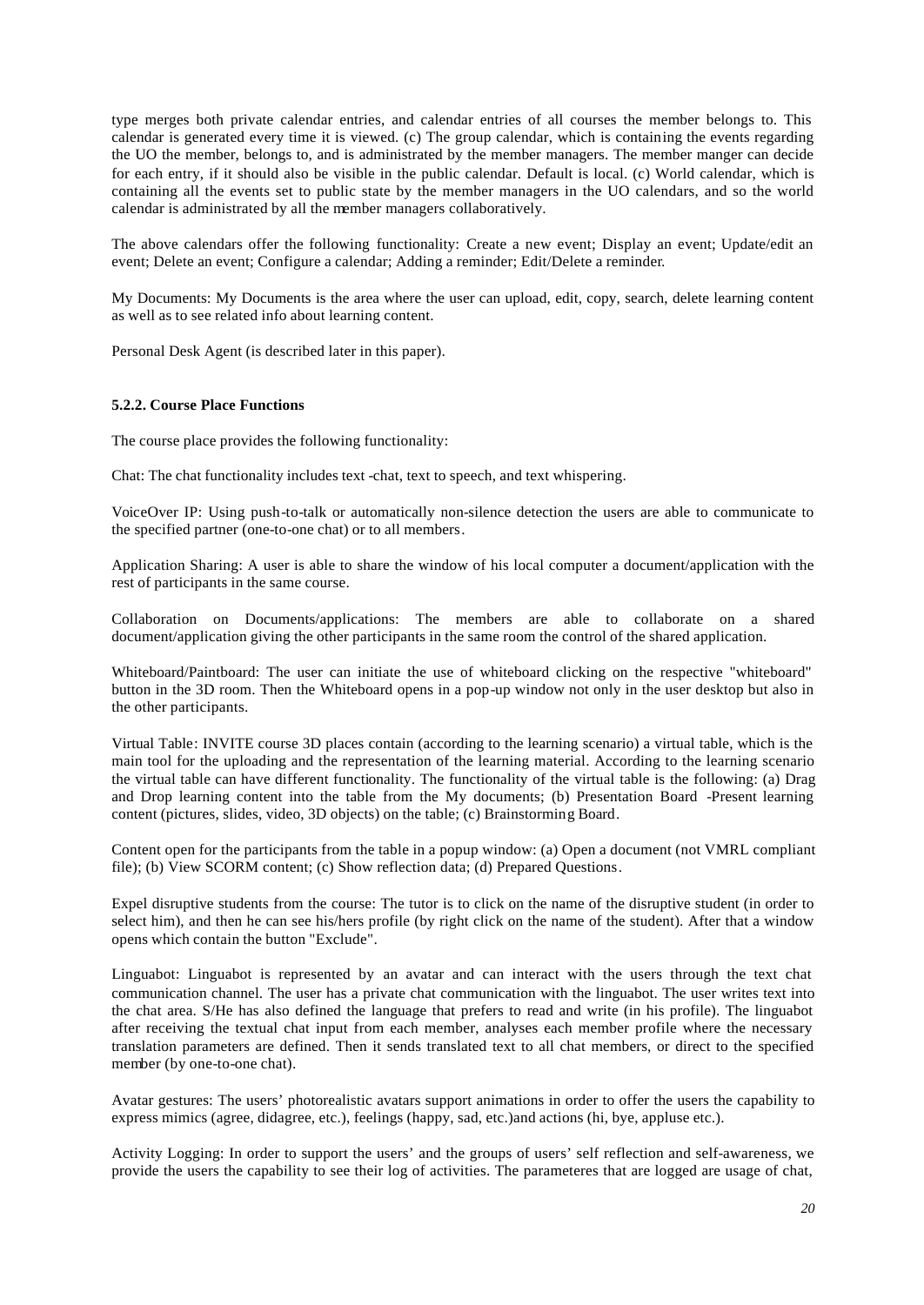instant messaging, audio channel, avatar gestures, upload of documents etc. There are two type for activity logging: (a) Member Activity logging, and (b) Group Activity logging.

#### **5.2.3. Agents functions**

The following agent types have been identified for the INVITE environment:

**PersonalDeskAgent**: The following System functions have been identified during the analysis phase: WelcomeUser, SuggestUser, ProvideHelpOnUIItem, EscortUser, GoToWebResource.

**TrainingAreaAgent**: TrainingAreaAgent will provide help to the user when invoked but also will act proactively on certain situations. Will be based on a dynamic structure in order to augment proactive functionalities in the following versions of INVITE.

**GroupSupportAgent**: This agent type will be used for the user support in using the Collaborative Group Learning techniques offered by INVITE.

## **6. Technology and Standards**

The technological approach used is the integration of DVEs (Distributed Virtual Environments) with intelligent agents in order to achieve a more friendly and efficient way for training. The DVEs accomplish the need of interaction among the users with a friendlier user interface as well as the presentation of the knowledge. The intelligent agents help the users to act within the system and to explore complex and unstructured amo unt of multimedia data.

| <b>Components/functionality</b> | <b>Technologies</b>                          | <b>Supported Standards,</b>      |
|---------------------------------|----------------------------------------------|----------------------------------|
|                                 |                                              | <b>Protocols, Specifications</b> |
| <b>Integration of Avatars</b>   | Avatarme's AvatarBooth (for capturing        | H-anim                           |
|                                 | photo-realistic avatars), Avatar Server, CGI |                                  |
|                                 | for conversion of ame formatted avatars to   |                                  |
|                                 | <b>VRML</b> formatted avatars                |                                  |
| Voice over IP                   | Microsoft DirectPlay application             | <b>UDP</b>                       |
|                                 | programming interface (API). Direct X 8a     |                                  |
| Streaming Video                 | Both RealNetwork's solution and Microsoft's  | MPEG, RealMedia                  |
|                                 | Solution can be used                         |                                  |
| <b>Document Repository</b>      | XML, FairCom Database, SCORM run time        | SCORM, OpenOffice.org-           |
|                                 | environment Blaxxun Platform 6 API           | XML                              |
| DVE functionality - 3D User     | ISB, ISA, Java, VRML, 3DS Max, Blaxxun       | VRML 97. VRML-EAI.               |
| Interfaces                      | Platform 6 API                               | VRML-MPEG4, X3D                  |
| 2D user interfaces              | XML, HTML, CGI, Blaxxun Platform 6 API,      | HTML 4.0                         |
|                                 | Javascript                                   |                                  |
| <b>Intelligent Agents</b>       | Java, EAI, JDBC, CGI                         | AIML, XML                        |
| <b>Translation</b> system       | Linguatec's Linguabot, Personal Translator   | <b>OLIF</b>                      |
|                                 | 2001, e-translation server, Java, Java-      |                                  |
|                                 | Remote Message Invocation (RMI)              |                                  |
| <b>Application Sharing</b>      | NetMeeting Based solution. NetMeeting 3      | T.120                            |
|                                 | API.                                         |                                  |

*Table 1.* INVITE supported standards and used technologies

In order to make the best choice of the technologies, we define some qualitative criteria for the whole system: (a) **Scalability**: The ability to support a maximum number of simultaneous users which could vary according to the specific settings of each virtual world. (b) **Consistency**: Consistency is realized by distributing and synchronizing user input as well as user-independent behavior in order to achieve the impression of a single shared world; (c) **Various content support**: Several forms of data should be supported and they should be embedded in the DVEs. (d) **Customization:** The total design and outlook of the virtual environments should be customizable according to the needs of their specific themes. Also the users should be able to exploit various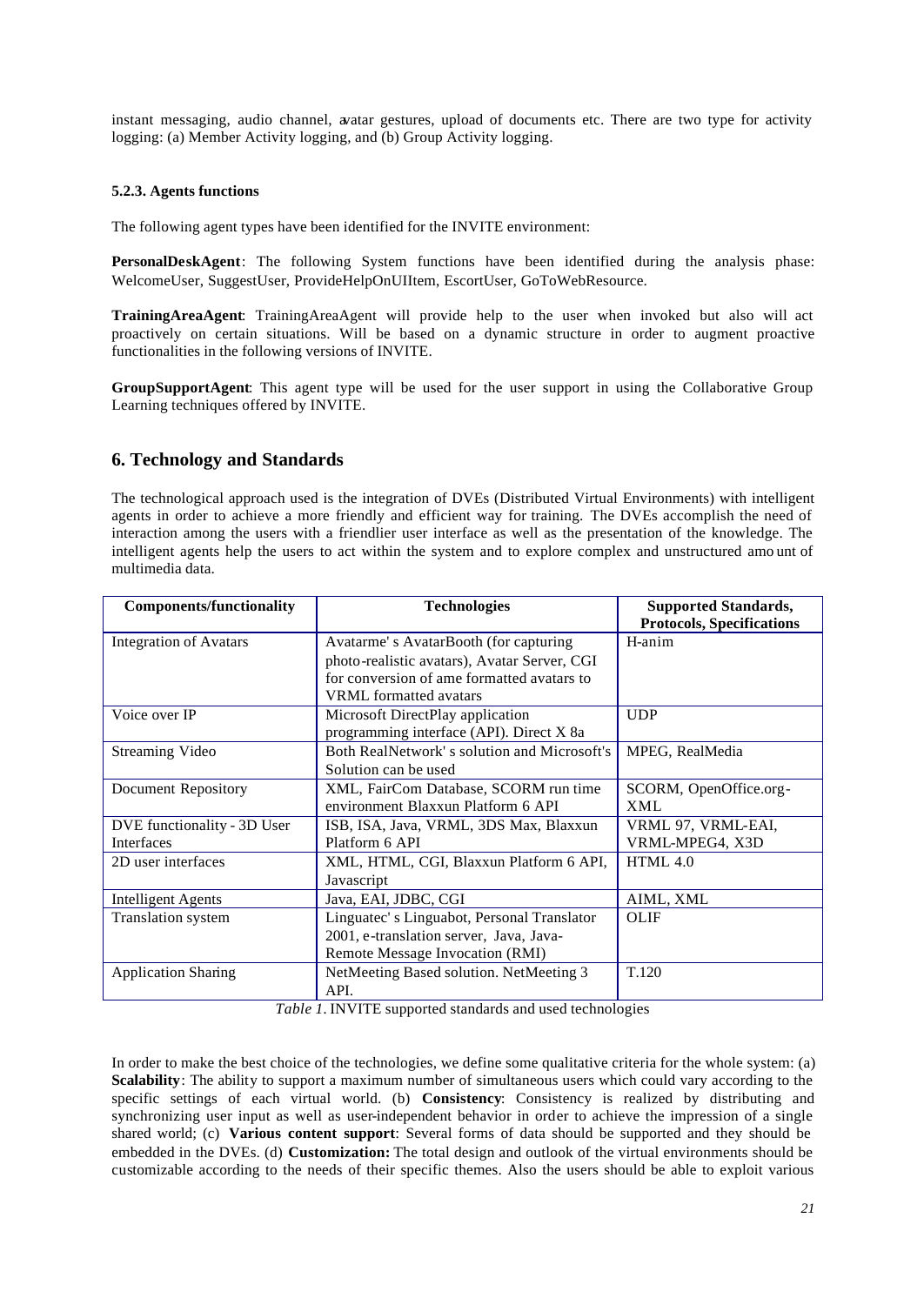subsets of functionality according to the theoretical learning models or scenarios. (e) **Interoperability**: One of the main criteria in the choice of the technology is interoperability. Interoperability of a system can be achieved if the system uses technologies that follow widely accepted standards.

The basis for INVITE will be existing software products, where available. This is effective, especially for a marketable product. The work of making compatible and integrating existing technologies and standards we think that it is useful and effective. INVITE uses where it is possible existing technologies in order to be compatible with other systems integrating, updating and/or modifying them in such a way in order to accomplish the project objectives and the users needs. Furthermore INVITE does not use existing platforms as they are. The starting point for the implementation is the user requirements and in the next steps the evaluation results and the updated user requirements. The technological solutions are chosen in order to offer the desired functionality and satisfying the criteria of interoperability and system independence as much as possible. For this reason the development work is based on creating new software components based on specifications or on API's. The range of technologies available for developing e-learning oriented virtual environments is more varied than ever. The main components of the system their functionality and the useful technology and standards for its implementation are depicted in Table 1.

# **7. System Architecture**

In order to serve a collaborative e-learning system, the INVITE architecture is defined by some basic principles (Bouras et. al. 2001b). The system should be based on a variety of communication protocols, scalable, platform independent and based on open standards. INVITE system is based on several components that provide all the needed functionality. These components are the following: The client, the INVITE community Server (built on blaxxun's Virtual Worlds Platform), the Agent Server, the T.120 server, the Voice Server, the Avatar Server, the Language server, the Document repository, the Application Programming Interfaces and the Streaming Server. On the server side the Virtual Worlds Platform acts as an integration platform through an extended API. Figure 3 presents the general INVITE architecture.



*Figure 3.* INVITE system architecture

In the following paragraphs the components of the system are described in detail.

**Client:** Actually the client of the INVITE system is a web browser (Internet Explorer 5.5 SP2 is a tested and recommended solution). In order to provide the user all the desired functionality it is necessary to use specific small external applications (plug-ins and ActiveX controls). These external applications are the BlaxxunContact, and the T.120Client. BlaxxunContact is a plug-in and is installed locally on the users' local PC. blaxxunContact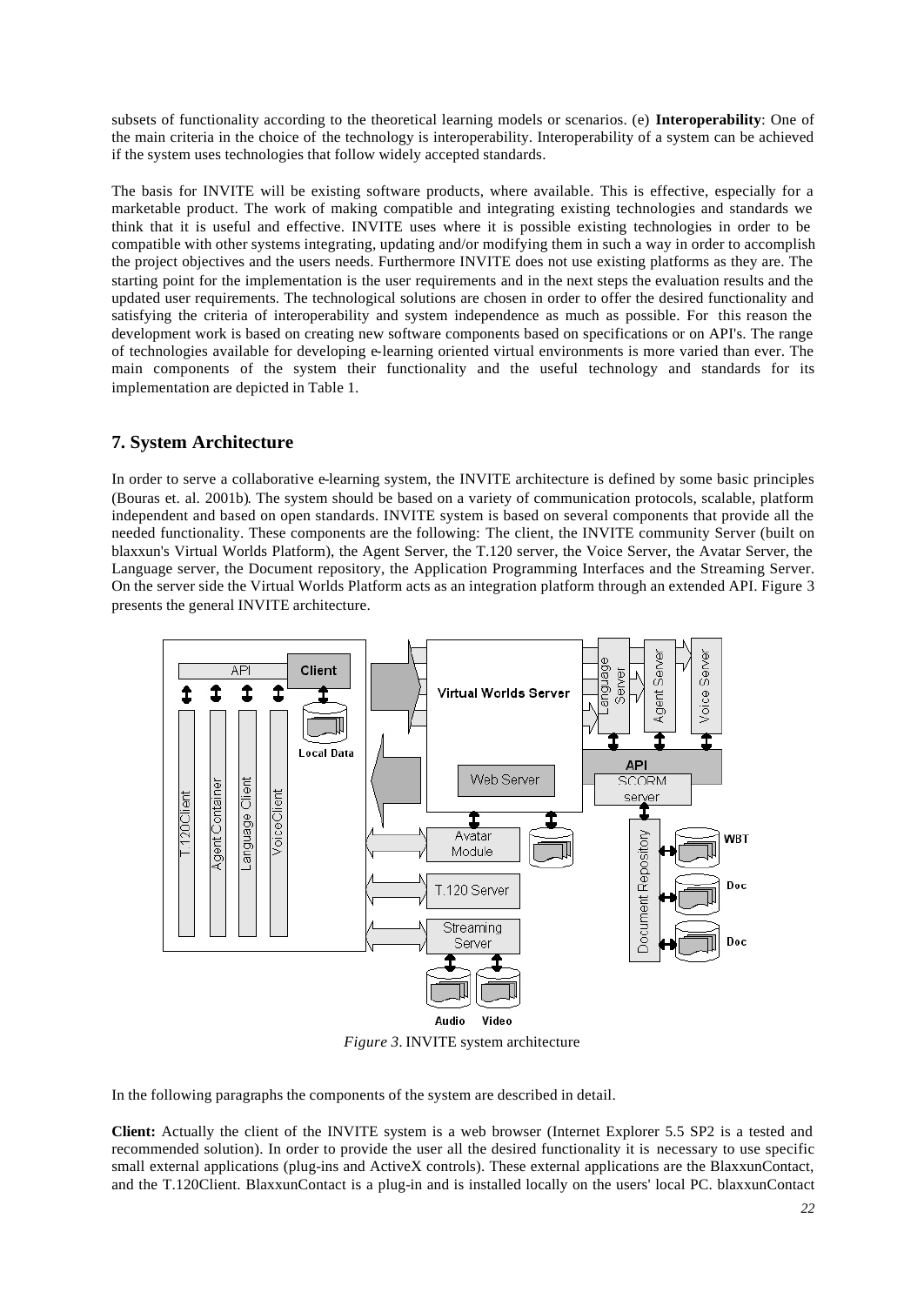is used to view and interact with the virtual world. It is used in order to send the necessary shared events for the client to the server in order to view the motion of avatars, the gestures, the actions on the shared objects. Also blaxxunContact integrates the voice client and the agent container through a client API. Therefore is used to offer the interaction with the agents and the text chat functionality. Though the voice client the Voice Over IP functionality is supported. This client is used to record the audio stream from the user and to forward it to the VoiceServer. Furthermore it is able to receive a stream from the forward server and playback. T.120Client is used to provide application and data sharing, and collaboration on documents.

**Virtual Worlds Platform Module:** The Virtual Worlds provides server and client technology for synchronous and asynchronous communication. There are text chat, message boards, user registration, user profiling and tracking, encryption, instant messaging, list of friends, question and answer modules, 2D and 3D user home space, public meeting places, 2D and 3D shared objects. Objects can be interactive web content, like 3D-VRML or HTML and other data formats specified in MPEG4. In INVITE many of these services have been adopted in the INVITE needs as well as new have been implemented. Examples are new users' structure, new templates for creation of INVITE training categories, etc.

**3D Worlds Module:** The client software is able to visualise dynamic 3D data in high quality and performance. The 3D Worlds module is part of the blaxxun' s Virtual Worlds Platform and provides functions for representing relations in 3D space, like participant groups or any data that is useful to be viewed in 3D. The functionality is adaptable using the client API.

**Translation Module:** The translation module can translate online chat and stored documents. It can translate on demand, just in time, or as a background service for later use. Translation and look-up is possible for several languages and also for specific use of terminology. For this module INVITE will use Linguatec' s solution based on the Linguatec Personal Translator technology. Linguatec has combined their machine translation engines with a scalable server architecture and many different clients to allow for a processing and offloading of the task of language translation from the HTTP server or the application server to one or many different dedicated translation servers.

**Avatar Module:** For the purpose of immersive creation of learners, tutors and other roles participating in the learning environment as well as 3D visualisation of participants as avatars there is a photo-realistic representation available on the Internet, hosted by the AvatarMe server. The AvatarMe Server provides userspecific access to personal avatars, which can be accessed from outside the system. The avatar server is used in order to store avatars either on the AvatarMe's format (.ame) or in VRML format (.wrl). Also it is used in order to convert avatars that have created form AvatarBooths (in ame format) to VRML compatible avatars. A third functionality that avatar server provides is the creation of avatars from images with the use of the avatar editor generator. The H-Anim standard is a starting point for the Avatar functionality.

**Streaming Video Module:** The 3D Worlds module offers the possibility for streaming media content. Depending on other system requirements, the streaming servers from Real networks and Microsoft are supported, and content can be viewed on a screen in the 3D environment or in 2D with the client plug-ins from the server vendor. The technology for streaming content will change with the implementation of MPEG-4. The 3D client supports also the MPEG-4 standard.

**Agent Module:** The agent module consists of the agent container on the client side and the agent server. The technology used to implement this module is blaxxun server agents and AIML. The agent server controls the agents in the virtual community. It encapsulates all functionalities implemented by the INVITE user interface agents. It includes all the components needed for the user agent interaction, inter-agent coordination and proactive agent behavior. The Agent Controller and the AIML Parser are modules of the agent server.

*Agent Controller*: All INVITE agents are programmed using special agent scripts that implement agent reactions on certain events raised by the environment. The Agent Controller component coordinates the flow of events from the environment to the respective agents and also disseminates the events generated by the agents to API. In addition, the Agent Controller component coordinates the parsing of the input chat stream performed in the AIML Parser component. The Agent Controller component is used in order to provide an additional layer that can implement complex multi agent behavior based on the 'atomic' agent reaction scripts.

*AIML Parser:* This component is used to parse the user text chat stream, and provide the appropriate text response. The response is based on the AIML structure of the agent glossary and information patterns. In this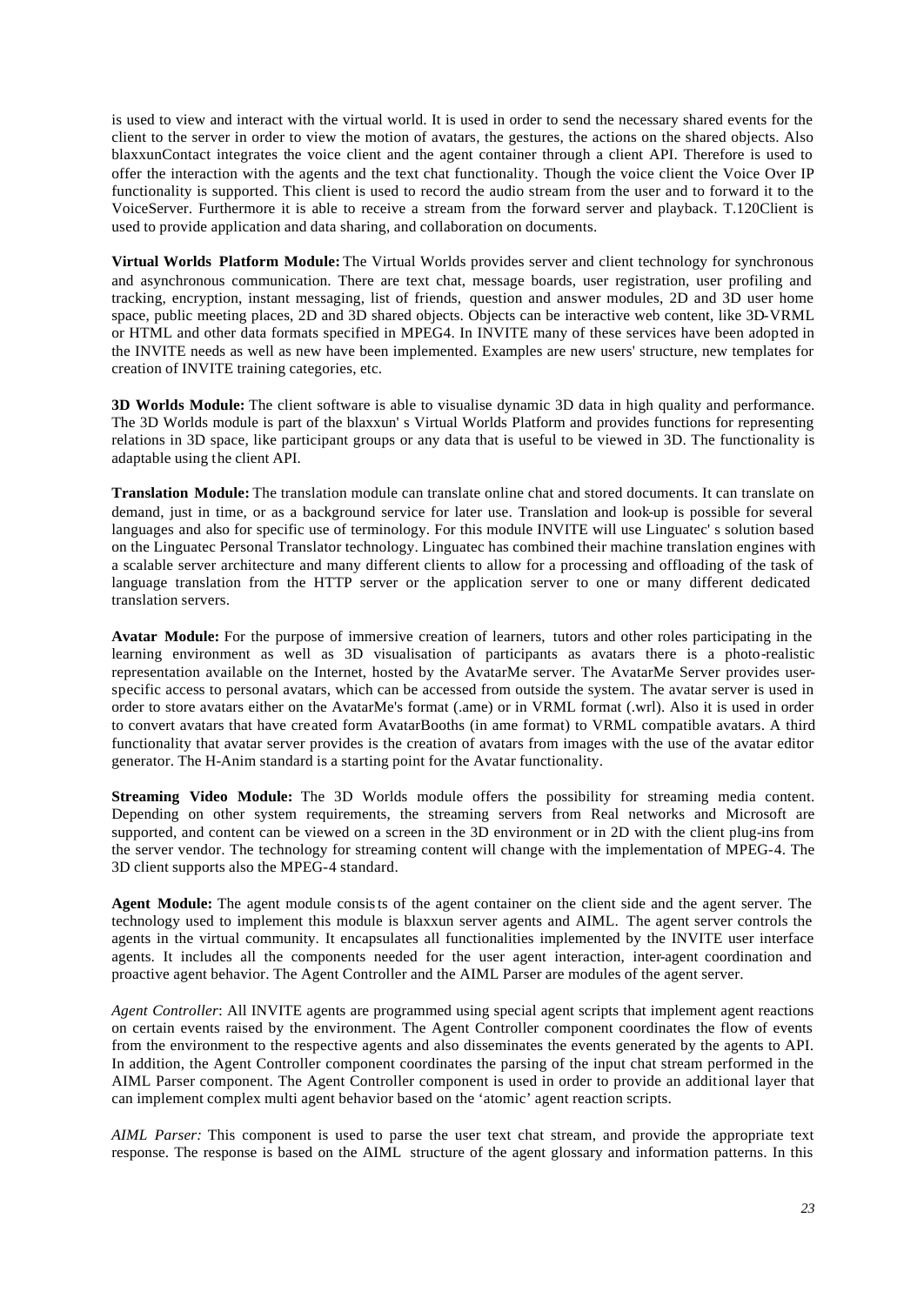way the INVITE agents can understand a large number of user text patterns and provide feedback in the proper context.

**Content Management Module - Document Repository**: The content management module stores, archives and retrieves documents. Meta-Data support the retrieval of content. Existing content from CBT and WBT can be integrated, if the content was created according to standards like XML DTDs describing meta data for learning content. The highest priority for implementing a standard interface will have the SCORM specification (SCORM server module). The SCORM server is an API that it is used for uploading and retrieving SCORM compliant learning content. Also the SCORM server performs a conformance test on the SCORM content when it is uploaded to the server in order to proceed with the uploading of the file or not. If the users' file is SCORM compliant, the SCORM server unpacks it (the zip file) and localizes the Manifest file. The Manifest, an XML document with special structure, contains, among others, metadata describing the package as a whole and metadata describing the instructional resources contained into the package. An XML parser, implemented as part of the SCORM server, reads the manifest file in order to find the location of the metadata. Hereafter, the metadata is collected and stored in the database and the original file is sent to the Web Server.

**T.120 server:** The T.120 server is responsible for providing multipoint T.120 conferences where the users can connect (using the T.120Client) in order to use application and data sharing as well as to collaborate on documents. In INVITE the WhitePine's MeetingPoint (Meeting Point Conference Server-MPCS) T.120 server is used. This server gives the administrators the capability to create T.120 conferences and to control the members' access on these conferences. These T.120 conferences can be related in every course place in a way that every course place to have its own T.120 conference. This has as result the participants in a course, which are entered in the course place to participate in the same T.120 conference.

**Voice Server:** The voice server is responsible for providing multipoint voice over IP services. The voice server will support parallel audio sessions in order to provide Voice over IP functionality in different groups of users, in parallel. The voice server receives the streams of the voice clients, mixes them and replicate the audio stream back to the voice clients.

INVITE voice server implementation is based on the Microsoft Direct X8 Game Voice Server. The connection between the chat user is done by the blaxxun contact plug-in. The management, who talks to whom, is controlled by the chat scene mechanism.

### **8. Conclusion- Future Work**

INVITE is a system, which aims to support group-learning processes and offers the advantage of creating nearness and social presence, thereby making participants aware of the communication and interaction processes with others. Besides audio, written chat or using a shared application system they can additionally communicate by gestures, mimics and their positioning within this virtual space. The high innovation potential within the project also brings high risks, since the project explores scenarios and technologies currently not used in the mainstream of learning applications. The unique innovative feature – and risk – in the area of learning scenarios is the focus on collaborative learning: Though research unambiguously demonstrates the advantage of collaborative learning, the current practice in companies is in many case still tutor-driven, closed models. However it has also be shown that this might be because of organizational issues, which can be changed, deploying an environment like *INVITE*. The second unique innovative feature – and risk – lies in the deployment of 3D technology. The use of a 3D-environment is not a required feature by the users a priori, i.e. user do not perceive the use of this technology as an essential feature of the platform. However, they express other requirements, which seem to be best realized with 3D technology: multiple communication channels, and the realization of an environment where interaction and representation is as close as possible to real learning situations. These two basic innovative aspects, collaborative learning and 3D environments, result in a number of further features of the system, which are currently not available in any other products on the market:

- $\triangleright$  Facilitation of group building: Support of learning in big groups, splitting to small teams, rejoin, change roles during the learning session, etc.
- ÿ Reflective tools, including session recordings, analyzing group behavior, but also standard reflective tools as assessments and tests.

Generation of photo-realistic avatars based on photos of the members to get just-in-time self-similar avatars of the participants.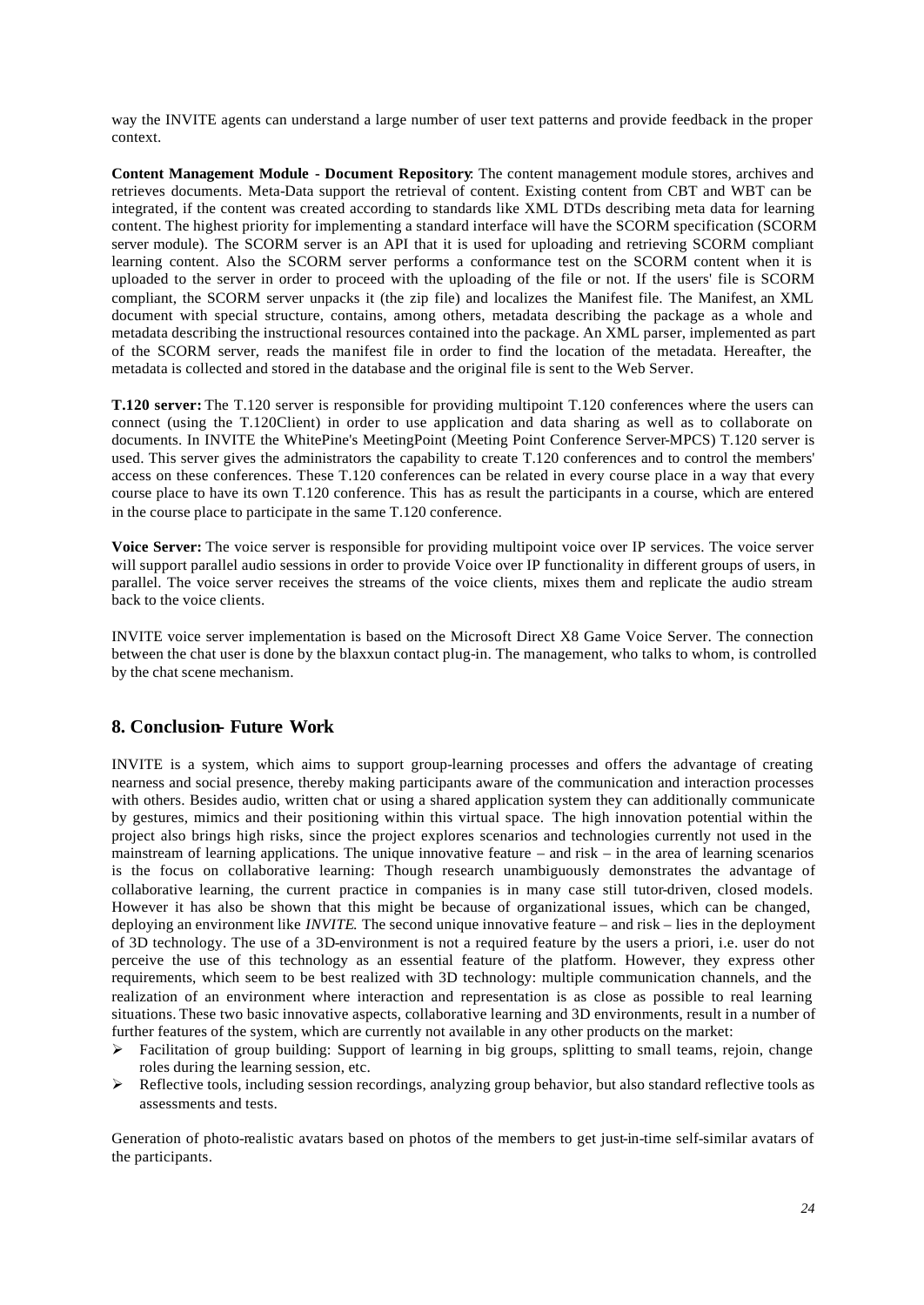Interaction with all kinds of electronic material within a 3D environment.

Enhanced perception available to users the users due to the use of multi-user 3D environments, gestures, navigation, and multi-modal interaction (person-to-person, person-to-group of persons, person-to-learning content).

Role -dependent virtual screens (e.g. tutor gets detailed reflection data on his virtual screen, learner gets his personal reflection data).

Linguabot: translation service illustrated by a translation avatar; interaction by inviting to a private chat.

User support and monitoring within the environment through intelligent agents.

In this paper we have presented a methodology we adopted in the INVITE project in order to define an architecture of a system, which targets the offering of collaborative elearning services using collaborative virtual environments. The design of this architecture is based on the requirements of the target groups, who are professionals of certain organizations. To achieve this we have applied a specific system development process and a methodology in order to derive the functional specifications and formulate the system architecture. This methodology is based on a step-wise approach, which aims to translate user requirements into technical specifications in order to satisfy the relative user requirements and to provide a user-centered system. Some results of the application of this methodology are described in this paper. Our next steps are to proceed with the evaluation of the open prototype.

## **References**

AvatarMe, http://www.avatarme.com.

Blaxxun Interactive, http://www.blaxxun.de.

Booch, G., Jacobson, I., & Rumbaugh, J. (1999). *The Unified Modeling Language User Guide*, Reading, MA: Addison Wesley.

Bouras, C., Triantafillou, V., & Tsiatsos, T. (2001a). Aspects of Collaborative Learning Environments using Distributed Virtual Environments. *Paper presented at the ED-MEDIA 2001 conference*, June 25-30, 2001, Tampere, Finland.

Bouras C., Triantafillou, V., & Tsiatsos, T. (2001b). Architectures for supporting e-learning through CollaborativeVirtual Enviroments: The case of INVITE. *Paper presented at the IEEE International Conference on Advanced Learning Technologies*, August 6-8, 2001, Madison, Wisconsin, USA.

Bouras, C., & Tsiatsos, T. (2002). Extending the Limits of CVEs to Support Collaborative e-Learning Scenarios. *Paper presented at the IEEE International Conference on Advanced Learning Technologies*, September 9-12, 2002, Kazan, Russia.

Clark, J. (2000). "Collaboration tools in Online Environments", http://www.aln.org/alnweb/magazine/Vol4\_issue1/Clark.htm.

Fabri, M., Gerhard, M., Hobbs, J. D., & Moore, J. D. (1999). Agents for Networked Virtual Learning Environments. *Paper presented at the Neties' 99 Conference*, March 18-19, 1999, Krems, Austria.

Gilbert, J. E., & Han, C. Y. (1999). Adapting Instruction in Search of a 'Significant Difference'. *Journal of Network and Computer Applications*, 22, 149-160.

Goransson, B. (2001). Usability Design: A Framewotk for Designing Usable Interactive Systems in Practice. *IT Licentiate theses 2001-06*, ISSN 1404-3203, Department of Human Computer Interaction, Information Technology, Uppsala University, Uppsala, Sweden.

INVITE (Intelligent Distributed Virtual Training Environment), http://invite.fh-joanneum.at.